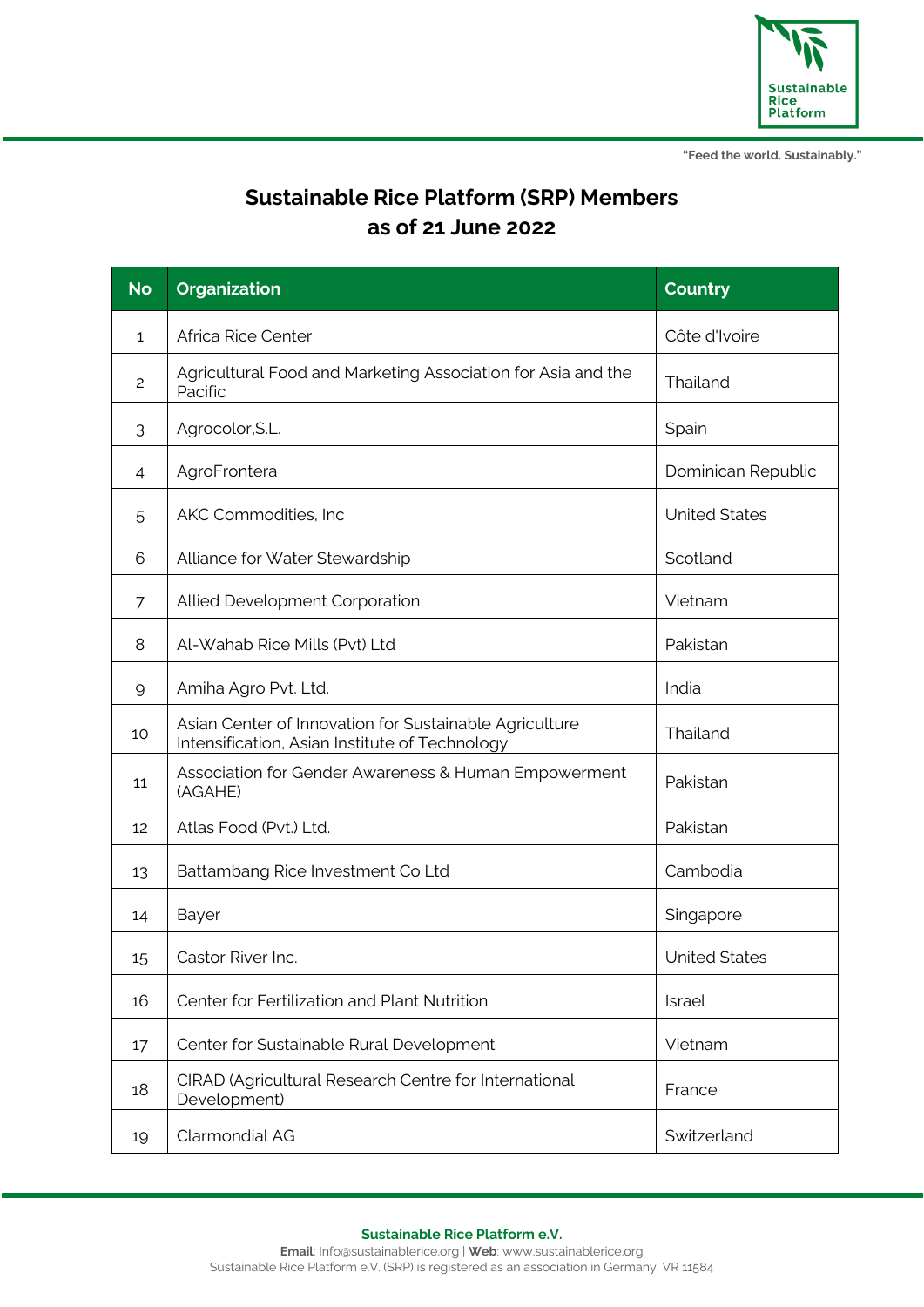

| <b>No</b> | <b>Organization</b>                                                   | <b>Country</b>       |
|-----------|-----------------------------------------------------------------------|----------------------|
| 20        | Control Union Co. Ltd.                                                | Netherlands          |
| 21        | Corteva Agriscience                                                   | Singapore            |
| 22        | CropIn Technology Solutions Pvt Ltd                                   | India                |
| 23        | Dept of Agriculture / PhilRice, Philippines                           | Philippines          |
| 24        | Dept of Environment and Natural Resources, Philippines                | Philippines          |
| 25        | Deutsche Gesellschaft für Internationale Zusammenarbeit<br>GmbH (GIZ) | Germany              |
| 26        | Ebro Foods                                                            | Spain                |
| 27        | Ecocert                                                               | France               |
| 28        | EURICOM S.p.A.                                                        | Italy                |
| 29        | Fairtrade International                                               | Germany              |
| 30        | Flying Trade India Private Limited                                    | India                |
| 31        | Food and Agriculture Organization of the United Nations               | Thailand             |
| 32        | Foodtech Solutions (Thailand) Co., Ltd.                               | Thailand             |
| 33        | Galaxy Rice Mills (Pvt) Ltd                                           | Pakistan             |
| 34        | Global Rice Sourcing Co Ltd                                           | Pakistan             |
| 35        | GLOBALG.A.P.                                                          | Germany              |
| 36        | Golden Sunland                                                        | Singapore            |
| 37        | Grameen Foundation, USA                                               | <b>United States</b> |
| 38        | Grimp Shwebo Rice Mill                                                | Myanmar              |
| 39        | Guard Agricultural Research & Services (Pvt.) Ltd.                    | Pakistan             |
| 40        | <b>HELVETAS Swiss Intercooperation</b>                                | Switzerland          |
| 41        | Hla Taw Land Company                                                  | Myanmar              |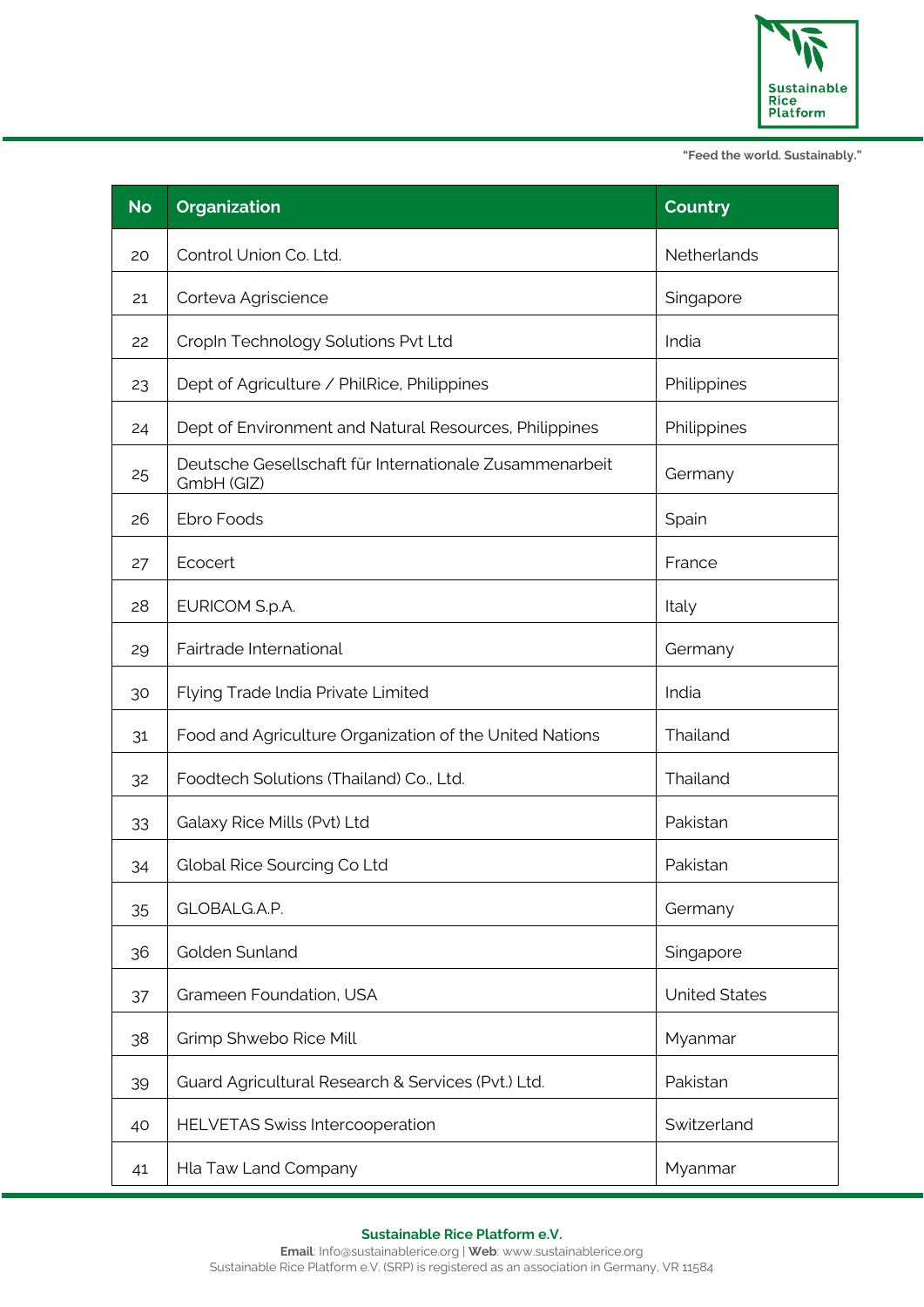

| <b>No</b> | <b>Organization</b>                                                                        | <b>Country</b>       |
|-----------|--------------------------------------------------------------------------------------------|----------------------|
| 42        | Indonesian Center for Food Crops Research and Development                                  | Indonesia            |
| 43        | Institute of Policy and Strategy for Agriculture and Rural<br>Development                  | Vietnam              |
| 44        | Instituto Nacional de Investigacion (INIA) Uruguay                                         | Uruguay              |
| 45        | International Centre for Research in Agroforestry (ICRAF) aka<br>World Agroforestry Centre | Kenya                |
| 46        | International Finance Corporation                                                          | <b>United States</b> |
| 47        | International Potash Institute                                                             | Switzerland          |
| 48        | International Rescue Committee, Inc                                                        | <b>United States</b> |
| 49        | International Rice Research Institute                                                      | Philippines          |
| 50        | Jain Irrigation Systems Ltd.                                                               | India                |
| 51        | Kausar Rice & General Mills                                                                | Pakistan             |
| 52        | Kilimo Trust                                                                               | Uganda               |
| 53        | Koninklijke Ahold Delhaize NV                                                              | Netherlands          |
| 54        | Lidl Stiftung & Co KG                                                                      | Germany              |
| 55        | Loc Troi Group Joint Stock Company                                                         | Vietnam              |
| 56        | LT Foods Limited                                                                           | India                |
| 57        | Mars Food                                                                                  | Belgium              |
| 58        | Matco Foods (Pvt) Ltd                                                                      | Pakistan             |
| 59        | Ministry of Agriculture and Rural Development, Vietnam                                     | Vietnam              |
| 60        | Ministry of Agriculture, Forestry & Fisheries, Cambodia                                    | Cambodia             |
| 61        | Natcap Sustainable Solutions                                                               | <b>Brazil</b>        |
| 62        | Natural Rice Co Pty Ltd                                                                    | Australia            |
| 63        | NEPCon OU                                                                                  | Estonia              |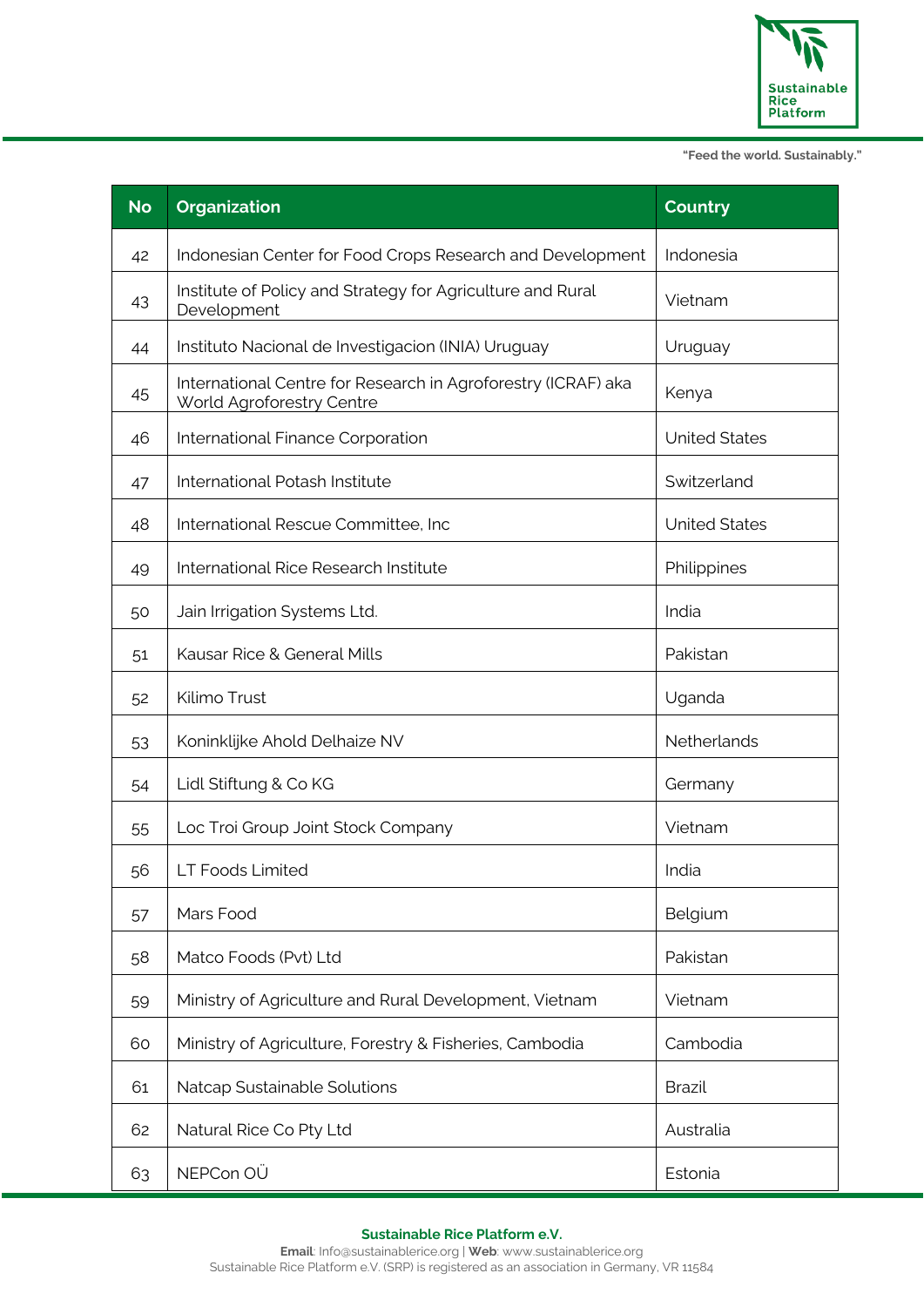

| <b>No</b> | <b>Organization</b>                                               | <b>Country</b>       |
|-----------|-------------------------------------------------------------------|----------------------|
| 64        | Netafim Ltd                                                       | Israel               |
| 65        | Network for Aquaculture Centres in Asia and the Pacific<br>(NACA) | Thailand             |
| 66        | NetZeroAg Ltd (NZA)                                               | United Kingdom       |
| 67        | Olam International                                                | Singapore            |
| 68        | Orillion                                                          | New Zealand          |
| 69        | Pakistan Agriculture Research Council                             | Pakistan             |
| 70        | Pakistan Basmati Heritage Foundation                              | Pakistan             |
| 71        | Partners in Prosperity Society                                    | India                |
| 72        | Peterson Services Vietnam Co., Ltd.                               | Vietnam              |
| 73        | Preferred by Nature F.M.B.A                                       | Denmark              |
| 74        | Prime Agri Technologies                                           | Myanmar              |
| 75        | Provivi, Inc.                                                     | <b>United States</b> |
| 76        | <b>Quality Certification Services</b>                             | <b>United States</b> |
| 77        | <b>REEDS Pakistan</b>                                             | Pakistan             |
| 78        | Rice Department of Thailand                                       | Thailand             |
| 79        | Rice Exchange                                                     | Singapore            |
| 80        | RICE TILLER - Cheshinovo                                          | Macedonia            |
| 81        | Rikolto                                                           | Belgium              |
| 82        | Riso Gallo                                                        | Italy                |
| 83        | Sansom Mlup Prey Organization (SMP)                               | Cambodia             |
| 84        | Sharsid Overseas Pvt. Ltd.                                        | India                |
| 85        | Shivrai Technologies Pvt Ltd                                      | India                |